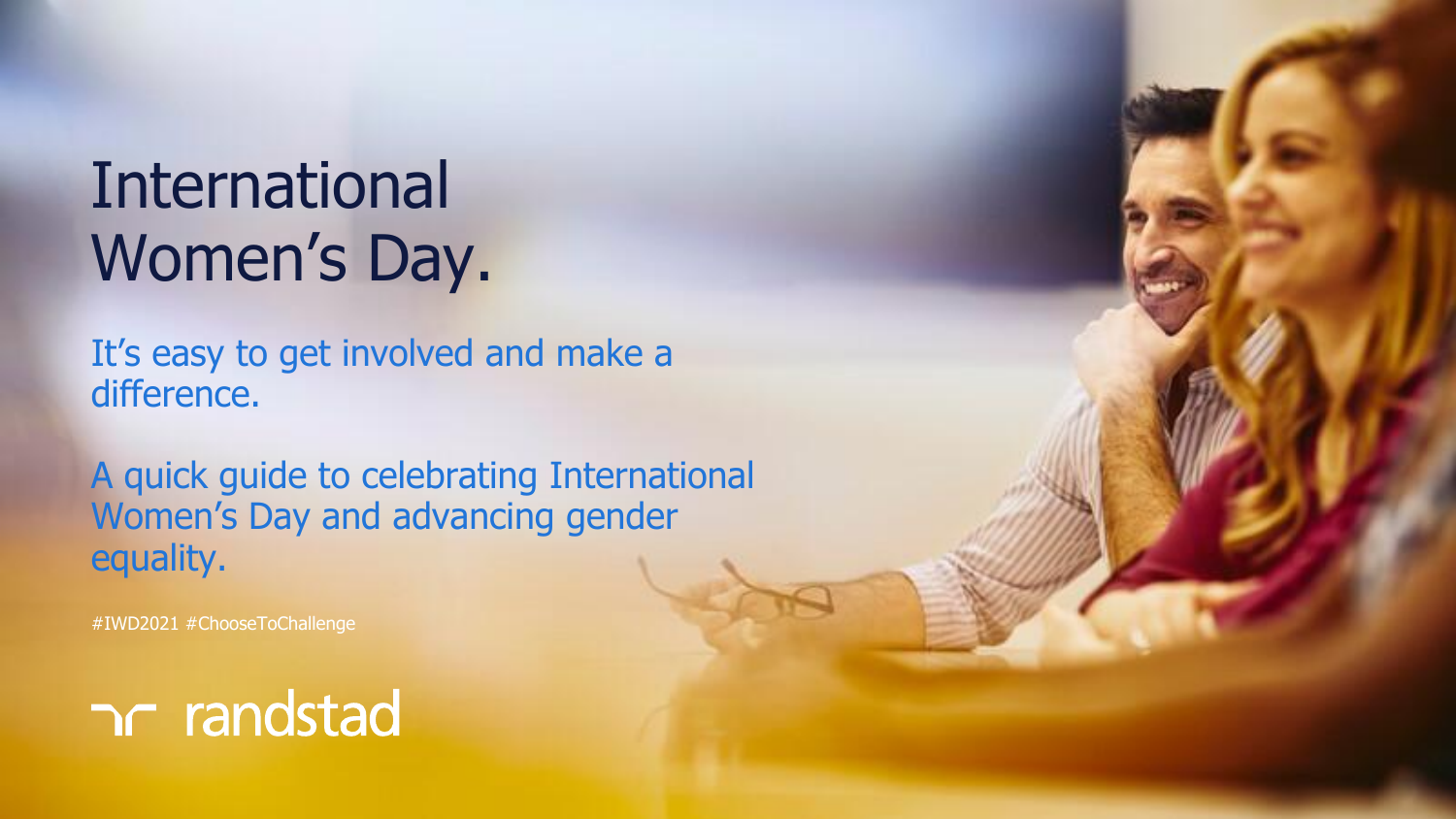## IWD 2021 #ChooseToChallenge.

A challenged world is an alert world. Individually, we're all responsible for our own thoughts and actions - all day, every day.

We can choose to challenge and call out gender bias and inequality. We can choose to seek out and celebrate women's achievements.

Collectively, we can all help create an inclusive world.

From challenge comes change, so let's all choose to challenge.

Make International Women's Day the start of your inclusivity journey.

## Let's all choose to challenge #IWD2021 #ChooseToChallenge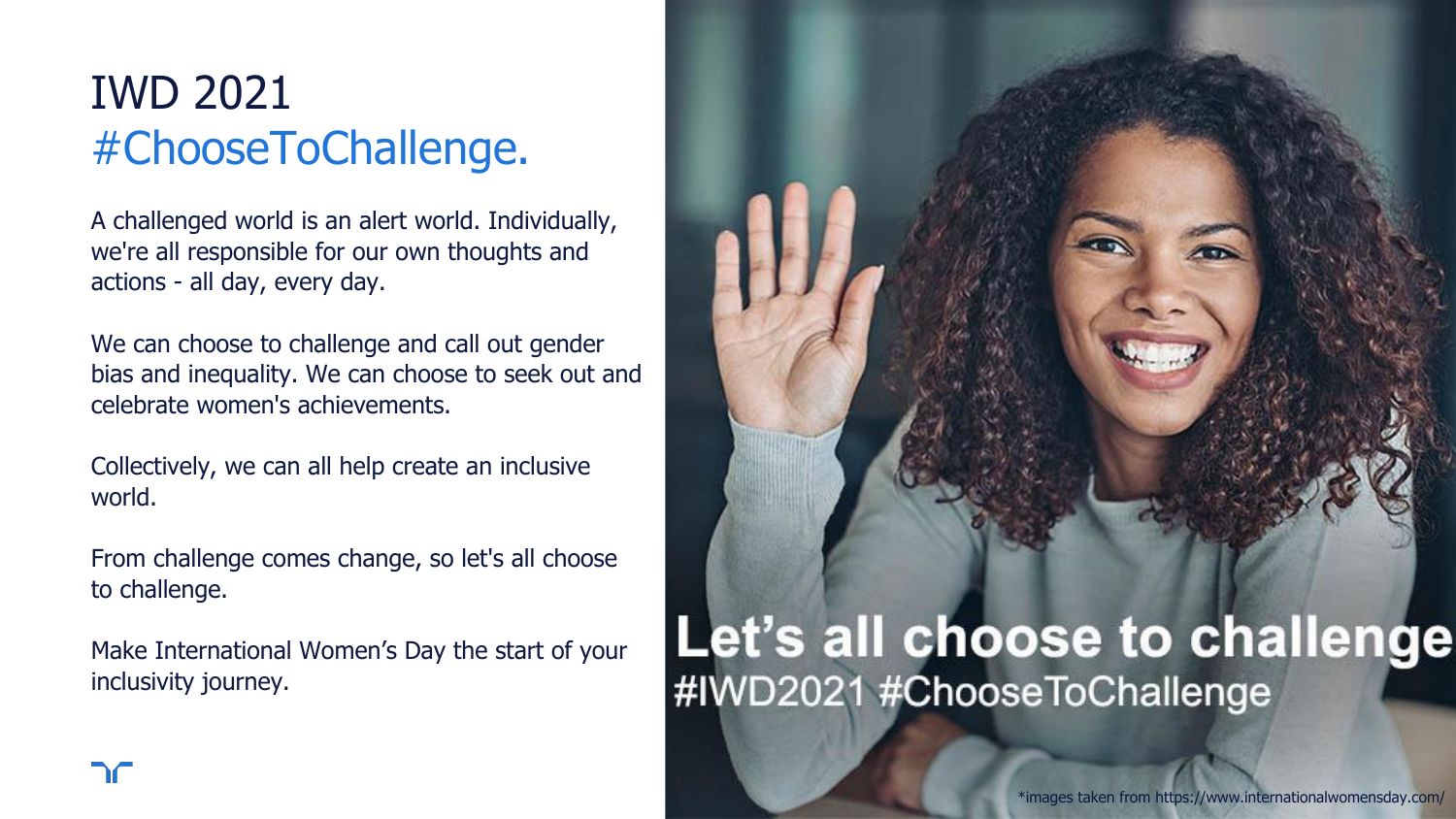## #ChooseToChallenge #IWD2021.

So, hand up high to show you're in Will you #ChooseToChallenge?



Raise your hand high to show you're in and that you commit to choose to challenge and call out inequality.

Show your support and solidarity Will you commit to challenging inequality?



Strike the Choose To Challenge pose and share on social media using #ChooseToChallenge #IWD2021 to encourage further people to commit to helping forge an inclusive world.

#### Send in your #ChooseToChallenge images



So strike the #ChooseToChallenge pose with your hand high to show your commitment to choose to challenge inequality, call out bias, question stereotypes, and help forge an inclusive world. Send your submissions at: info@internationalwomensday.com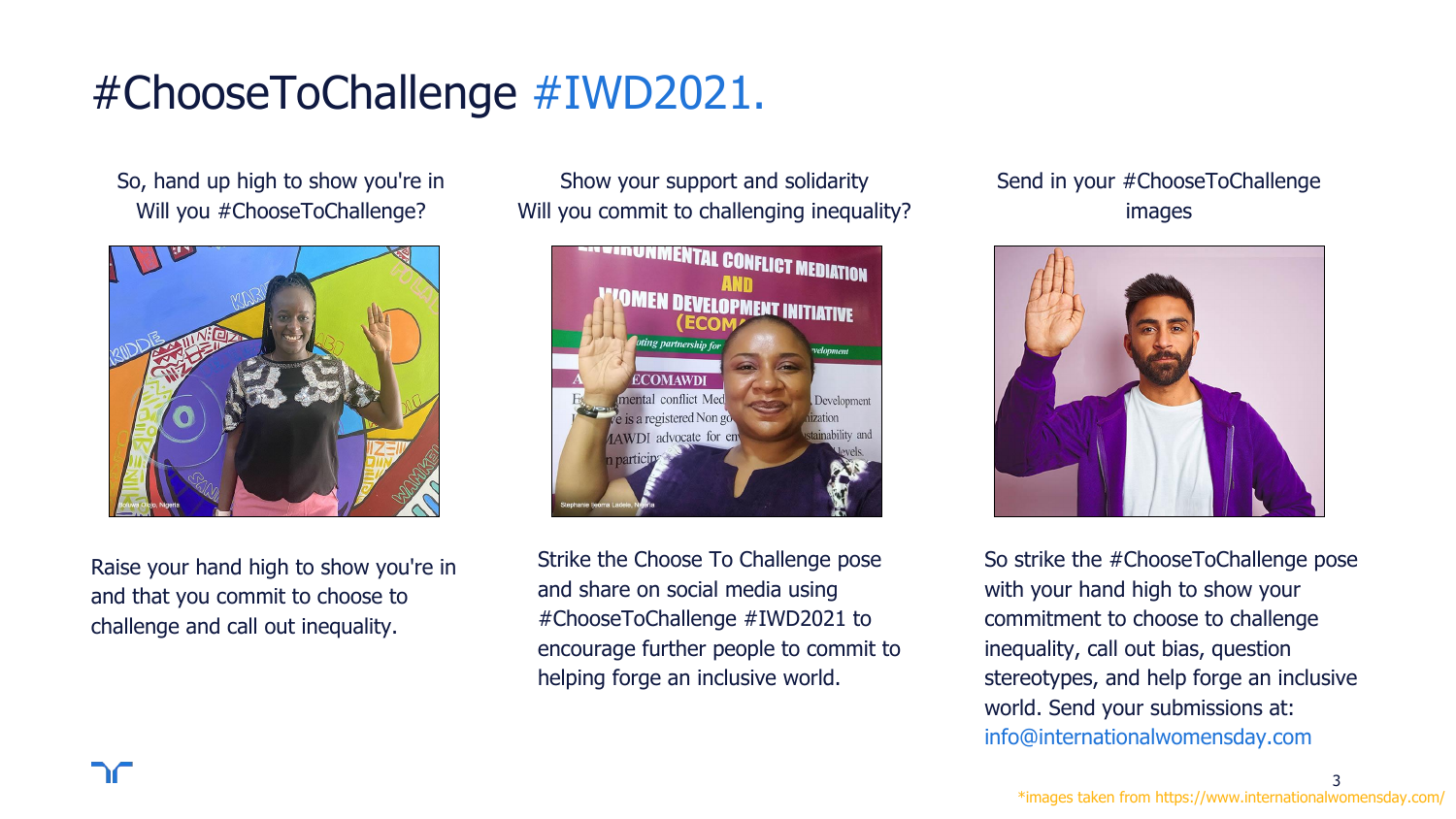## why not try this.

#### Start the conversation

- What is IWD all about? Do you know? Do your peers know? Will you start a conversation with your colleagues about IWD?
- Action Allocate some time in your team meeting to talk about IWD. Even ten minutes is enough to raise awareness.
- Need more info? Check out the [IWD website.](https://www.internationalwomensday.com/)

#### Watch these TED talks

- We know you're all busy so we've chosen some of our favourite TED talks to share with you. And, they are all less than 15 minutes long.
- Action Pick one or more to watch on your lunch break or whilst you're commuting.
	- [Why we have too few women leaders](https://www.youtube.com/watch?v=18uDutylDa4)
	- [Men who want a better world for women](https://www.ted.com/talks/elizabeth_nyamayaro_an_invitation_to_men_who_want_a_better_world_for_women?language=en)
	- [Gender equality- men included](https://www.youtube.com/watch?v=7n9IOH0NvyY)
	- [Get comfortable with being uncomfortable](https://www.youtube.com/watch?v=QijH4UAqGD8)

#### Speak up for inclusion

- Banter? Office jokes? We all need a little bit of humour in our lives, but when it's at the expense of others will you be the one to call it out?
- Action Don't join in with jokes and banter that degrades women (or men). Ask " does that feel like it fits within your organisation's values"? If in doubt, call it out. You could say "I feel uncomfortable hearing that", or "I'm not sure that's creating an inclusive environment".

#### Share your career story

- We all have a story to tell. Who inspired you? What are the milestones in your career? What would you do differently? What advice would you give your younger self?
- Action Get together with your peers (and invite others) and share your career story. Encourage others to do the same. Is there a leader in the business you'd like to know more about? Ask them to share their career story with you and your peers.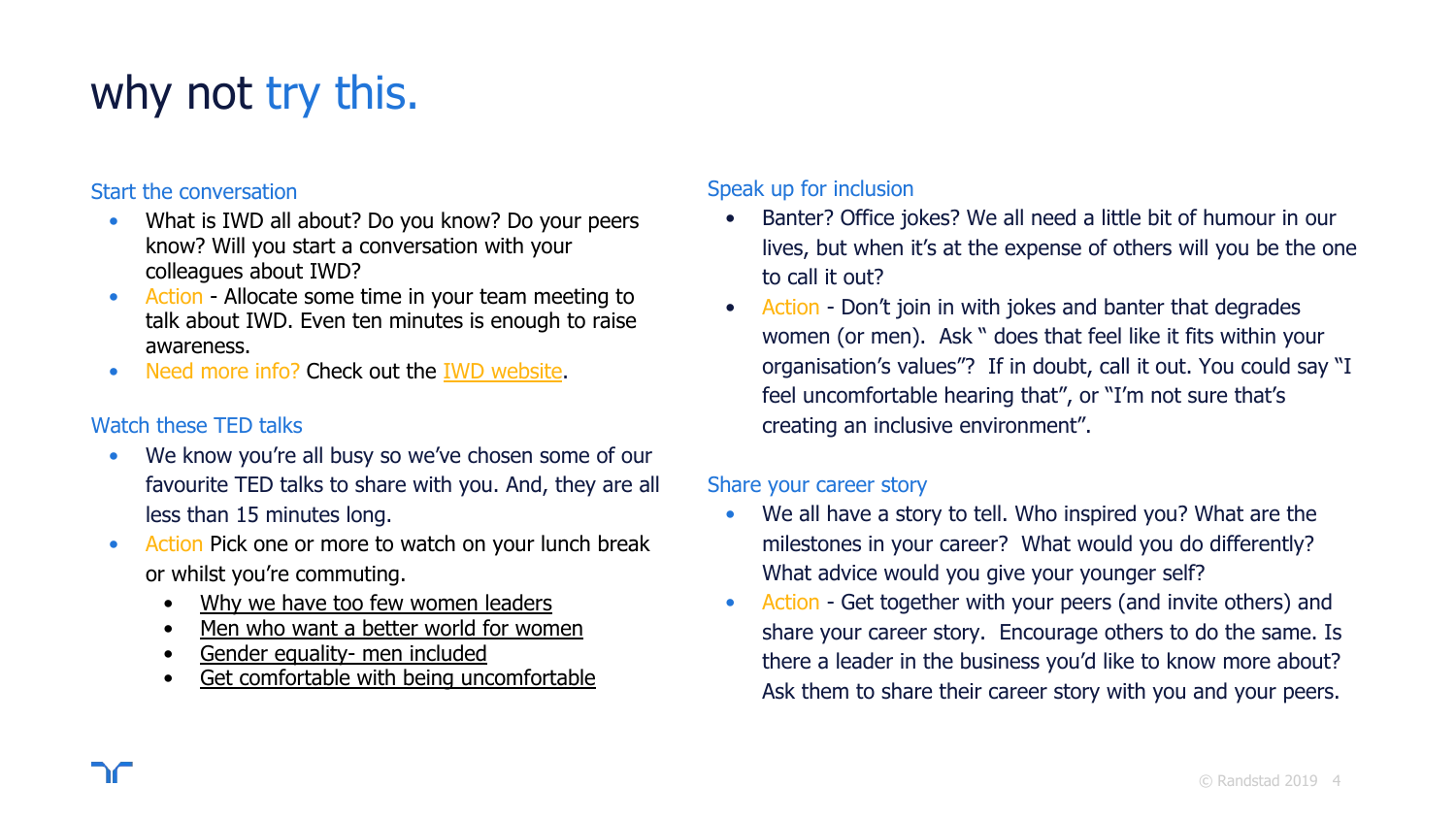### you can try this too.

#### Become a mentor

- We've all needed a guiding hand at some point in our career. A mentor is a great opportunity to support another colleague and it's a two way learning experience.
- Action Get involved in mentoring programmes. Your support may be the helping hand another employee needs and you'll also be exposed to diversity of thought. This is essential in understanding others.

#### Be a visible and active ally

- Gender equality is about everyone and the pace of progress has been slow. You can help change this though by being a visible and active ally.
- Action get involved in gender equality initiatives such as IWD celebrations. Use gender inclusive language and behaviour and encourage other to do so too. Talk about your involvement with others.

#### Write a blog or thought piece

- Are you a leader? Do you think that gender equality matters? Your voice is important and can influence positive change. Having leaders who are prepared to talk about gender equality sets the tone from the top.
- Action Use Workplace or other channels available to you to share your thoughts. Write a joint blog with your peers on why this matters and the actions that you are committing to that will make a positive impact on gender equality.

#### Lunch whilst you learn

- Host a lunch and learn event with a guest speaker. It doesn't have to be a big event and you don't have to look far for inspirational people - Randstad is full of them. We're more than just employees and have interests outside of work.
- Action Decide on an gender equality subject and use workflow to invite someone from across the business to come and share their views and thoughts over a "bring your own" lunch and learn event.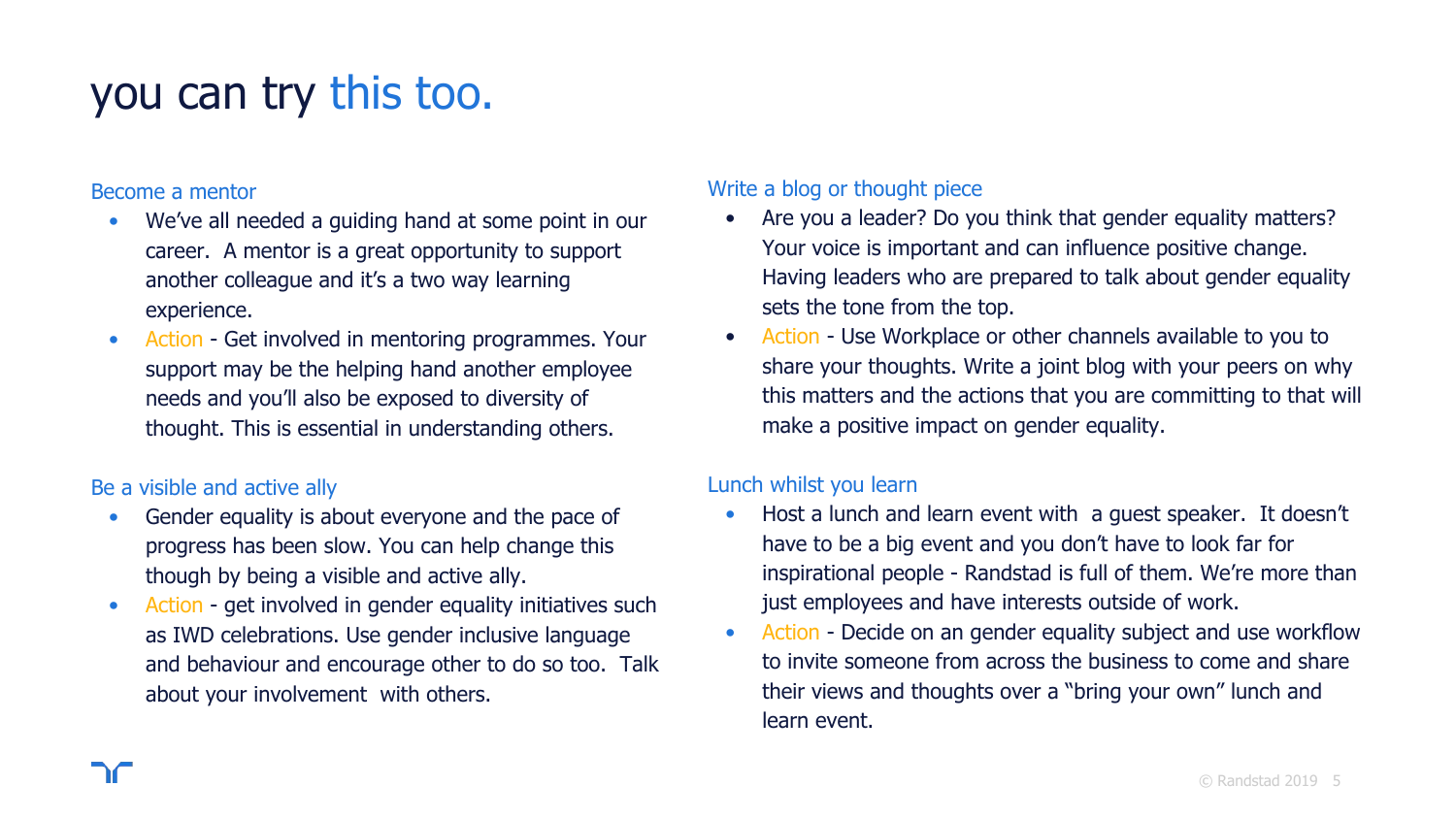### want more?

#### Are you hiring?

- Are you thinking inclusively when you hire? Does the advert confirm the role can be worked flexibly, part time or by job share? Is the language in the advert gender neutral? More inclusive adverts attract a wider talent pool.
- Action Speak with the recruitment team about how to improve the inclusivity of your hiring process. You could also use a gender decoder, like [Textio,](https://textio.ai/) on your job adverts.

#### Out of office, out of mind?

- There is more to life than work, right? What conversations are you having with your family and friends? What are their employer, school or friends doing? Can you pool thoughts and accelerate gender equality?
- Action Watch a film that explores gender issues. Look out for free seminars and webinars that focus on gender. Read a book by a female author you're not familiar with. Follow gender equality influencers on social media channels. Use your network to influence change and get others involved.

#### Lead a team?

- As a leader you have a unique opportunity to positive influence gender equality. Will you step up to the challenge and lead inclusively?
- Action Lead by example and use your organisation's values to guide you. Partner with your peers to check your leadership techniques are inclusive and promote gender equality. Encourage your teams to get involved in the inclusion and wellbeing activities the business provides.

#### Gender +1

- We're all more than just our gender, with other diversity elements such as age, ethnicity, religion, sexual orientation, ability or disability. Will you encourage gender equality across all these other lenses?
- Action Think broader than gender. Think about inclusivity in its widest form. When you increase gender equality, you're advancing gender for other strands of diversity too and that means you're improving outcomes for a wider group of people.